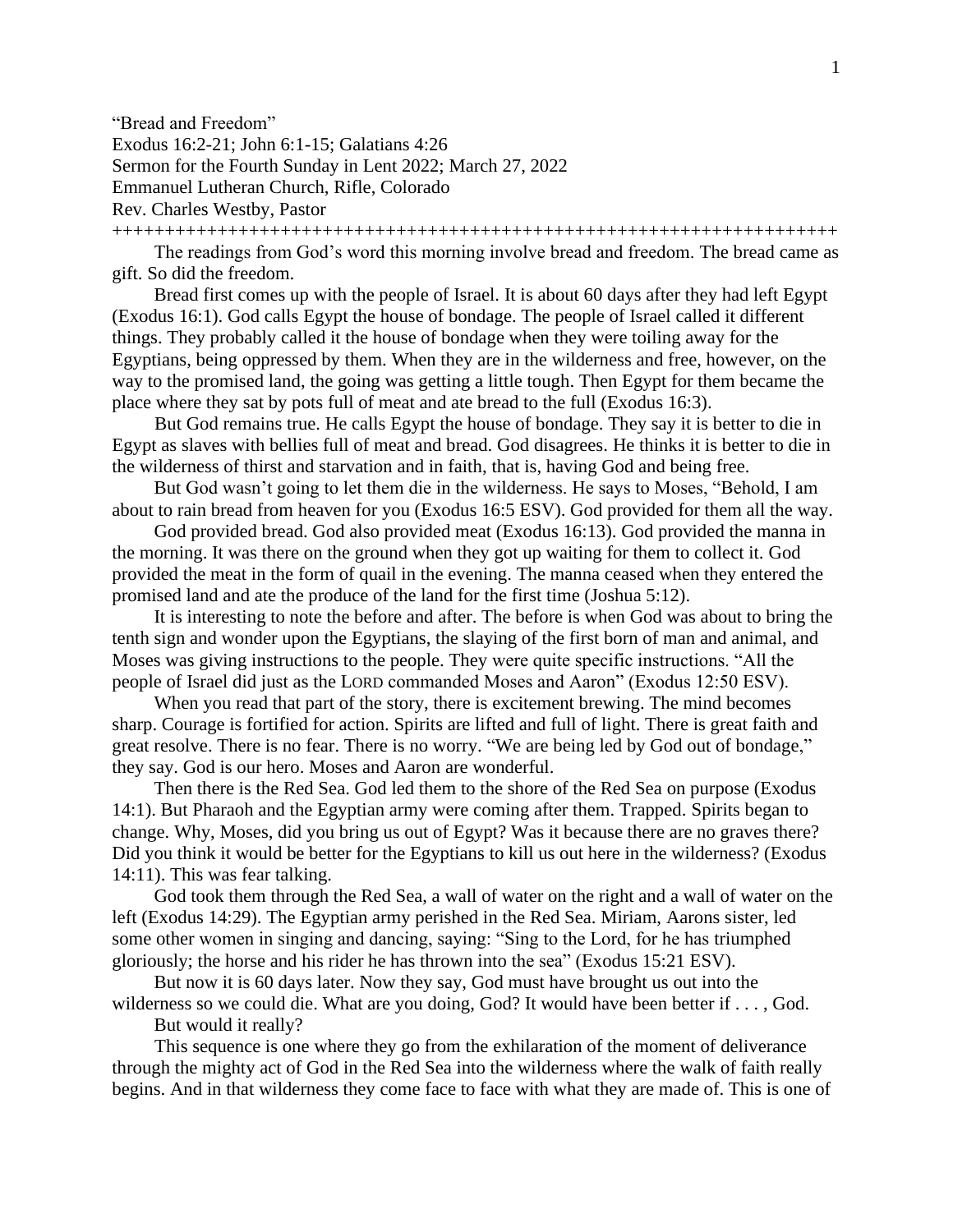the reasons for the wilderness. It tests our metal, and we grow in faith. We can't stay at the Red Sea forever, especially not since God's intent is to lead us to the promised land.

The going is hard in the wilderness, no doubt about it. They grumble and complain. God gives them bread from heaven to eat anyway.

But now that they are in the wilderness. It is not like they don't need God anymore and can do it on there own. What if we were to say to them? Stop grumbling and do something about it. You need food. Plant a crop. You need meat. Expand your herds.

But then they could say, "Look around. We are in the wilderness. Look at this ground. It is rock hard and the soil is lousy. We couldn't set a plow to this ground to grow a crop, even if we wanted to. And, by the way, look at the sky and landscape around this place. There is not a cloud in it, and we have not seen a cloud much less a rain storm for 60 days. It doesn't rain here. Do you see any trees? It is desert wilderness. We couldn't grow a crop here even if we tried. And, by the way, we are on the move. This is not our destination."

So they are in a place where they have to realize that everything is a gift from God. They relied on God's grace not only when they were leaving Egypt and at the Red Sea, but always. God gave them bread and meat. God gave them freedom. God remains faithful to His people always.

Fast forward to the hills above the Sea of Galilee. There Jesus is sitting with His disciples. A large crowd has gathered to see Him and hear Him speak. Maybe He will work some more miracles. That crowd consisted of about 5000 thousand men, not including women and children (John 6:10).

It is significant to consider the size of that crowd. If we include women and children in the count, how many would it have been? What should our multiplier be for the ratio of women and children to the men, on average: 1.5, .5? 1.5 would yield 7500 women and children. .5 would be 2500. If the multiplier were .5, the crowd that day would be approaching 7500 people.

It is a wilderness area in its own way. There are no villages nearby. On our terms we would say that there was no grocery, no convenience store, or drive-in nearby to get some food and drink. Jesus says to Philipp, "Where are we going to buy bread so that these people may eat?" (John 6:5).

Philipp says, "Are you crazy? Two hundred denarii, that is, two hundred day's wages, would not be enough money to buy enough food" (John 6:7). Andrew was listening to this. In fact, they all probably were. He says to Jesus: "There is a boy here with five loaves of bread made of barley and two fish. But what are they among so many people?" (John 6:9).

Yes quite. Andrew can use his reason and do the math, more or less. It does not take a rocket scientist to figure out that these five loaves and two fish won't even put a dent in trying to feed this crowd.

Jesus says, "Have the people sit down" (John 6:10). He knew what He was going to do. He took the bread and gave thanks. He began to distribute it. Everyone ate from those five loaves and two fish to the full. They even collected 12 baskets full of fragments (John 6:12-13).

Impossible, yet there it is.

If anyone had had the wherewithal to see beyond just the fact that their stomachs were full, they could have looked up at Jesus and wondered, who is this guy, when they realize what He did. And many of them did do that. They came to a conclusion: This is the prophet (John 6:14). The prophet they are talking about is the one promised by God through Moses in Deuteronomy 18 (Deuteronomy 18:15-19). Come let us make Jesus king (John 6:15).

Oh He was more than just a prophet. He was the LORD who was looking down at the